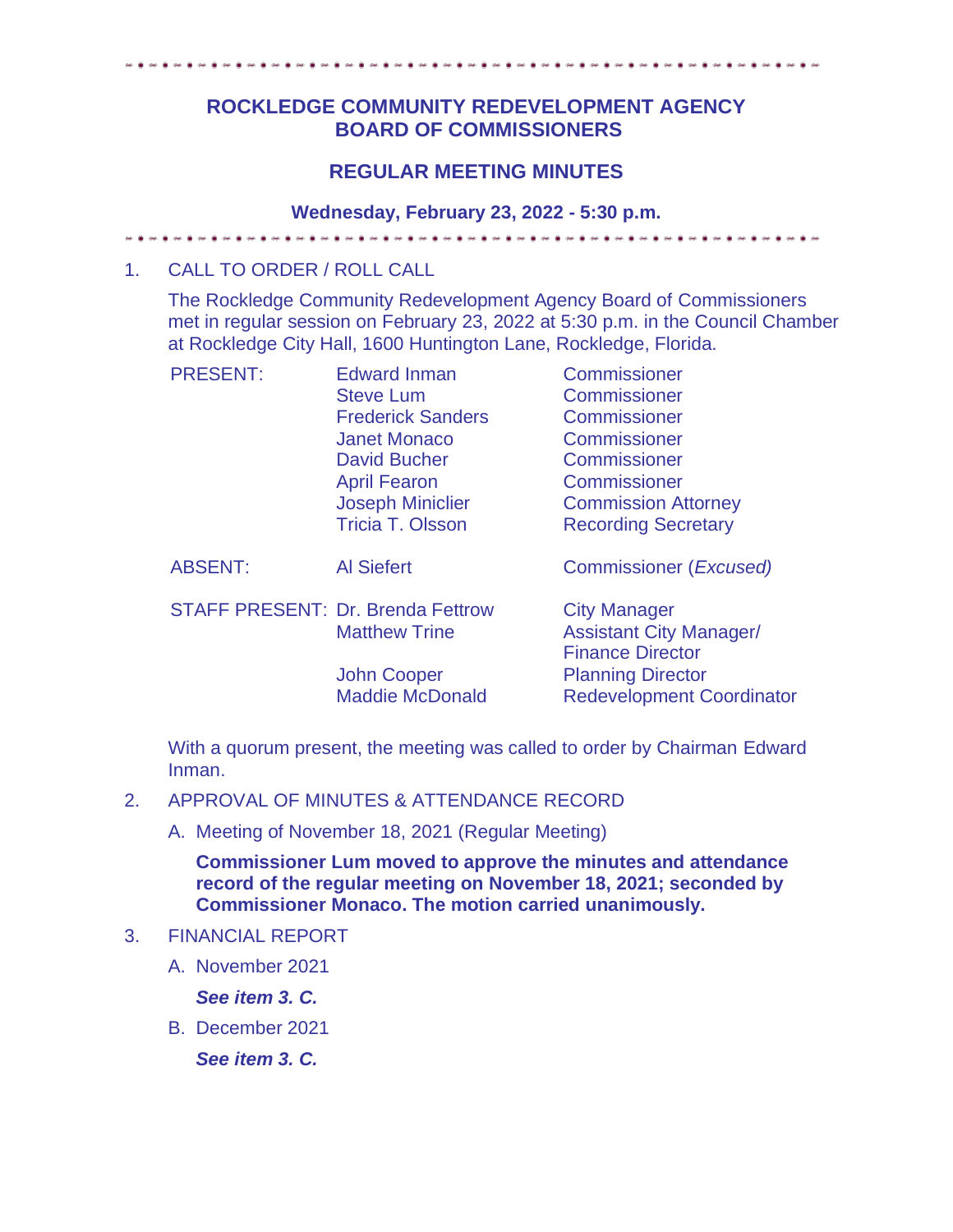C. January 2022

**Commissioner Lum moved to be in receipt of the financial reports for the Rockledge Community Redevelopment Agency for the months of November 2021, December 2021, and January 2022; seconded by Commissioner Monaco. The motion carried by unanimous vote.**

### 4. REPORTS FROM STAFF / COMMITTEES

A. Progress Reports

Redevelopment Coordinator McDonald provided an update on the following:

- 1. Recent Events
	- o Light Up Rockledge/Festival of Trees, held on December 4, 2021 at the Rockledge Civic Hub
	- o Cocoa Rockledge Holiday Parade, held on December 11, 2021
- 2. Upcoming Events
	- $\circ$  Wednesday-Friendsday, March 2, 2022 from 5:30 p.m.  $-7:30$  p.m. at the Rockledge Civic Hub
	- $\circ$  Food Truck Friday, 4<sup>th</sup> Friday of every month from 4:30 p.m. 7:30 p.m. at the Rockledge City Hall/Civic Hub parking lot
- 3. Facade Improvement Grant Program Update
	- o Redevelopment Coordinator McDonald reported that a total of \$59,144.94 in façade improvement grant projects are in progress for Fiscal Year 2021 - 2022, and projects have been completed in the amount of \$20,000.00 for Fiscal Year 2021 – 2022. A status update was provided, which highlighted completed projects by Rockledge Flats, JPA Properties, and Thrifty Produce and Specialty Meats.
- 4. Project Updates
	- o Don Griffin Trail

Redevelopment Coordinator McDonald updated the Commission on the projects being completed around Lake Betsi in the McKnight Family Sports Complex, to include the installation of pavement and sod.

o Barton Boulevard Road Diet

Redevelopment Coordinator McDonald reported that traffic study estimates have been solicited from two companies.

o Barnes Boulevard Streetscape/Landscape

Redevelopment Coordinator McDonald noted that the project is in the final review process with the landscaping company.

o Traffic Signal Control Box Art Wraps

Redevelopment Coordinator explained that the artwork proofs have been approved by Florida Department of Transportation. In the near future, the art wraps will be printed, and an installation date will be set.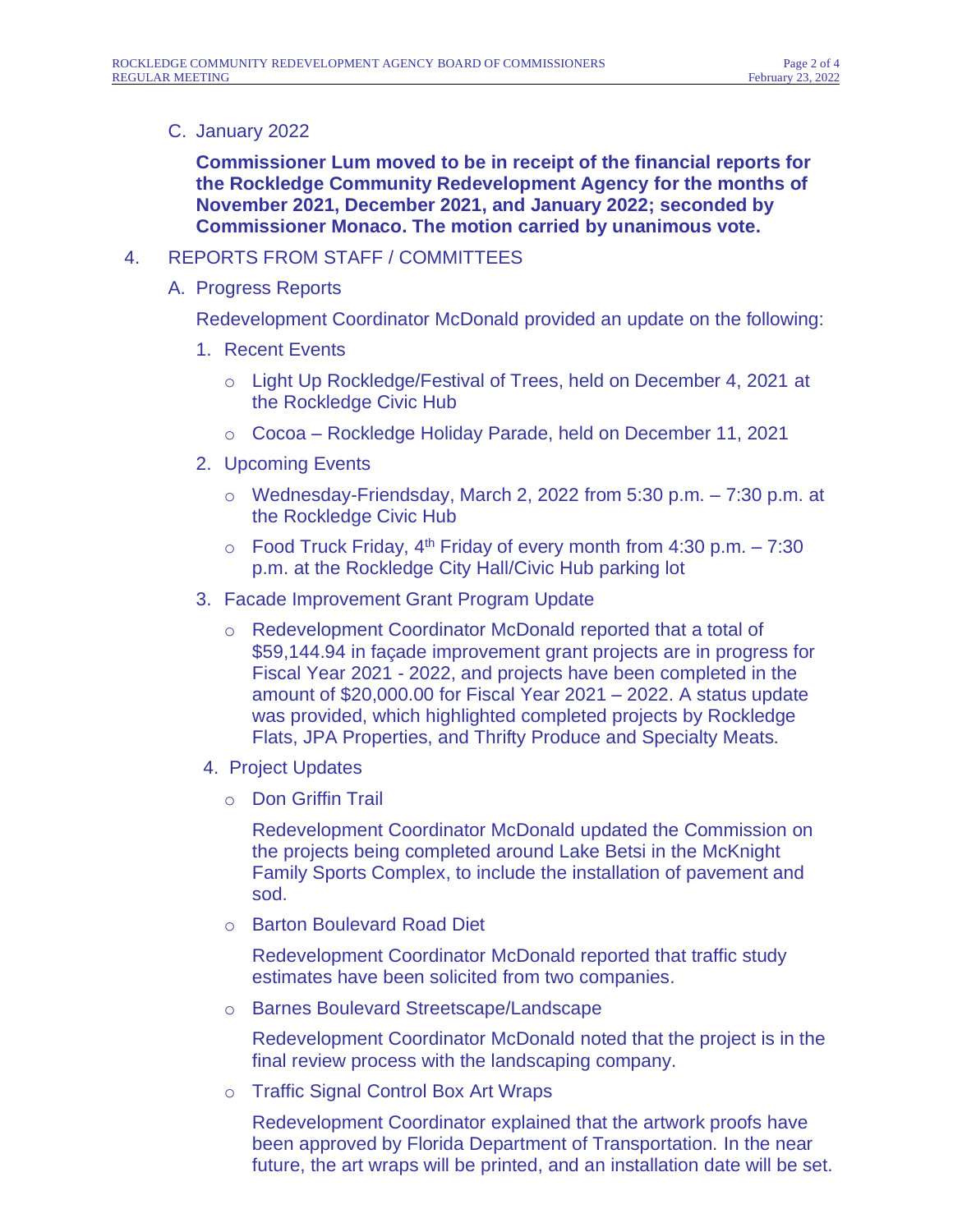### 5. UNFINISHED BUSINESS

- o None
- 6. CONSENT BUSINESS
	- o None
- 7. NEW BUSINESS
	- A. Approval: Façade Improvement Grant Pockets and Putters, LLC 575 Barton Boulevard

Redevelopment Coordinator McDonald presented the facade improvement grant application for Pockets and Putters, LLC, 575 Barton Boulevard to install a 4' x 8' LED sign on the existing detached monument sign. The applicant received two price quotes, and the lower cost estimate from Olympian LED Displays in the amount of \$23,195.45 was chosen. The applicant requested a façade improvement grant in the amount of \$10,000.00.

Sony Barrett, owner of Pockets and Putters, LLC, 575 Barton Boulevard, responded to questions about the business and announced a tentative opening in May or June 2022.

#### **Commissioner Monaco moved to approve the facade improvement grant for Pockets and Putters, LLC in the amount of \$10,000.00; motion seconded by Commissioner Sanders. The motion passed unanimously.**

B. Approval: Facade Improvement Grant – Goin Properties, LLC – 1670 S. Fiske Boulevard

Redevelopment Coordinator McDonald introduced the façade improvement grant application for Goin Properties, LLC, 1670 Fiske Boulevard. Goin Properties, LLC will be repainting the entire building. The applicant received two price quotes for the painting project and chose the lower price quote from WRP Renovations, Inc. in the amount of \$5,400.00. The applicant requested a facade improvement grant in the amount of \$2,700.00. Paint samples were provided to the Commission for review.

Lynne Storm, representative for Goin Properties, 1670 S. Fiske Boulevard, clarified the building location and the paint color scheme, which will provide for continuity with the nearby fire station.

### **Commissioner Monaco moved to approve the façade improvement grant for Goin Properties, LLC in the amount of \$2,700.00; motion seconded by Commissioner Lum. The motion passed by unanimous vote.**

C. Approval: 2022 Wednesday-Friendsday Sponsorship

Redevelopment Coordinator McDonald provided information on the 2022 Wednesday-Friendsday networking and tabletop expo to be held on March 2, 2022 from 5:30 p.m. – 7:30 p.m. The event will be co-sponsored with the Cocoa Beach Regional Chamber of Commerce and hosted by the City of Rockledge. Staff is requesting a \$500.00 sponsorship from the Community Redevelopment Agency to promote the Agency's programs and initiatives to this diverse business-oriented event.